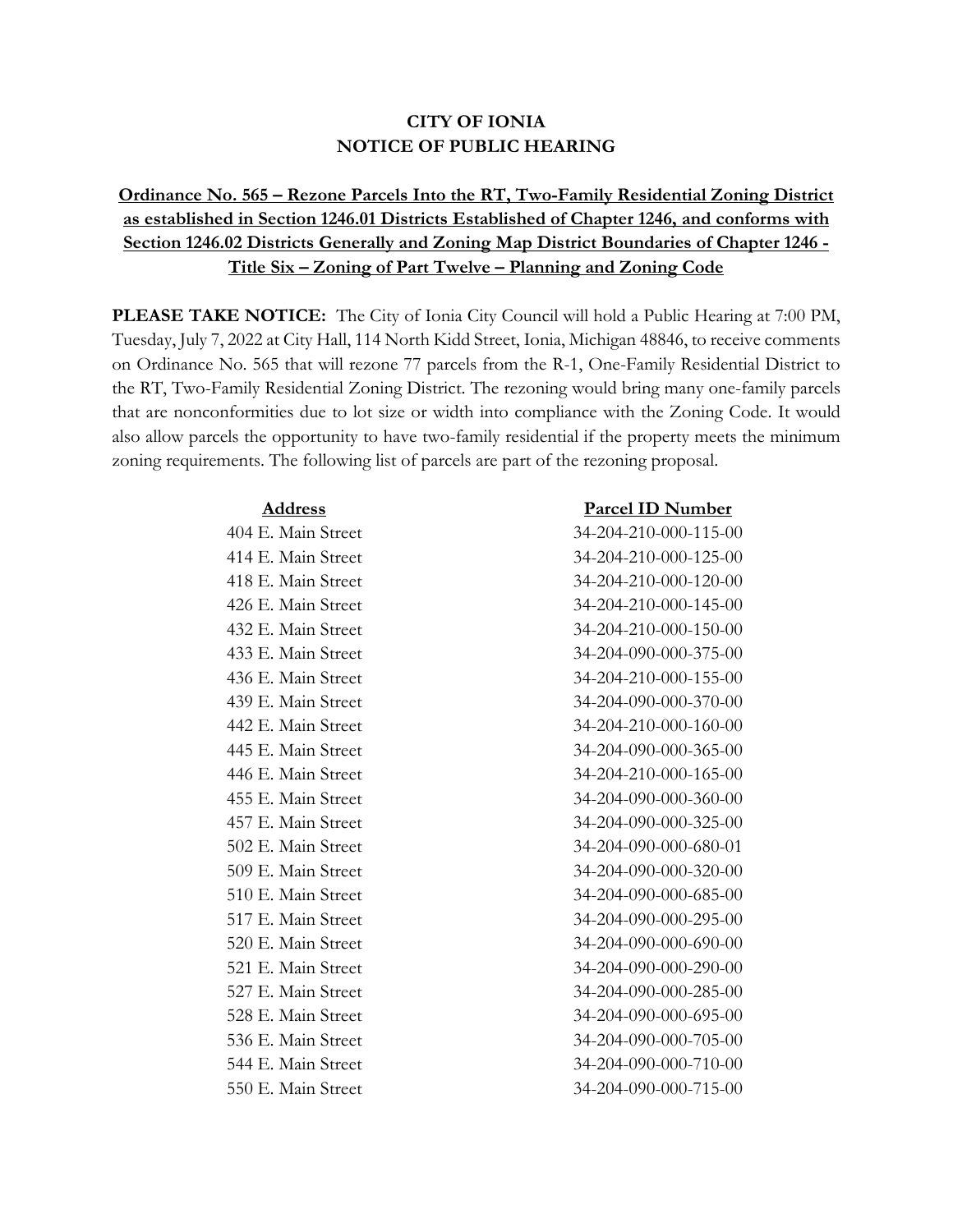603 E. Main Street 34-204-120-000-005-00 611 E. Main Street 34-204-120-000-010-00 615 E. Main Street 34-204-120-000-015-00 No Street Address 34-204-120-000-020-01 621 E. Main Street 34-204-120-000-020-02 627 E. Main Street 34-204-120-000-025-00 633 E. Main Street 34-204-120-000-030-00 644 E. Main Street 34-203-240-000-125-00 645 E. Main Street 34-204-120-000-040-10 653 E. Main Street 34-204-120-000-045-00 No Street Address 34-203-240-000-130-00 665 E. Main Street 34-204-120-000-050-01 701 E. Main Street 34-204-120-000-055-00 704 E. Main Street 34-203-240-000-010-00 705 E. Main Street 34-204-120-000-060-00 710 E. Main Street 34-204-190-000-290-00 713 E. Main Street 34-204-120-000-065-00 714 E. Main Street 34-204-190-000-285-00 718 E. Main Street 34-204-190-000-295-00 719 E. Main Street 34-204-120-000-075-00 721 E. Main Street 34-204-120-000-070-00 722 E. Main Street 34-204-190-000-300-00 727 E. Main Street 34-204-120-000-080-00 728 E. Main Street 34-204-190-000-305-00 733 E. Main Street 34-204-120-000-085-00 734 E. Main Street 34-204-190-000-310-00 737 E. Main Street 34-204-120-000-090-00 740 E. Main Street 34-204-190-000-315-00 743 E. Main Street 34-204-120-000-100-00 746 E. Main Street 34-204-190-000-320-00 131 Cleveland Street 34-204-120-000-050-00 109 Mill Street 34-204-090-000-355-00 112 Mill Street 34-204-090-000-330-00 113 Mill Street 34-204-090-000-350-00 116 Mill Street 34-204-090-000-315-00 119 Mill Street 34-204-090-000-345-00 120 Mill Street 34-204-090-000-310-00 123 Mill Street 34-204-090-000-340-00 124 Mill Street 34-204-090-000-305-00 129 Mill Street 34-204-090-000-335-00 514 Blanchard Court 34-204-090-000-300-00